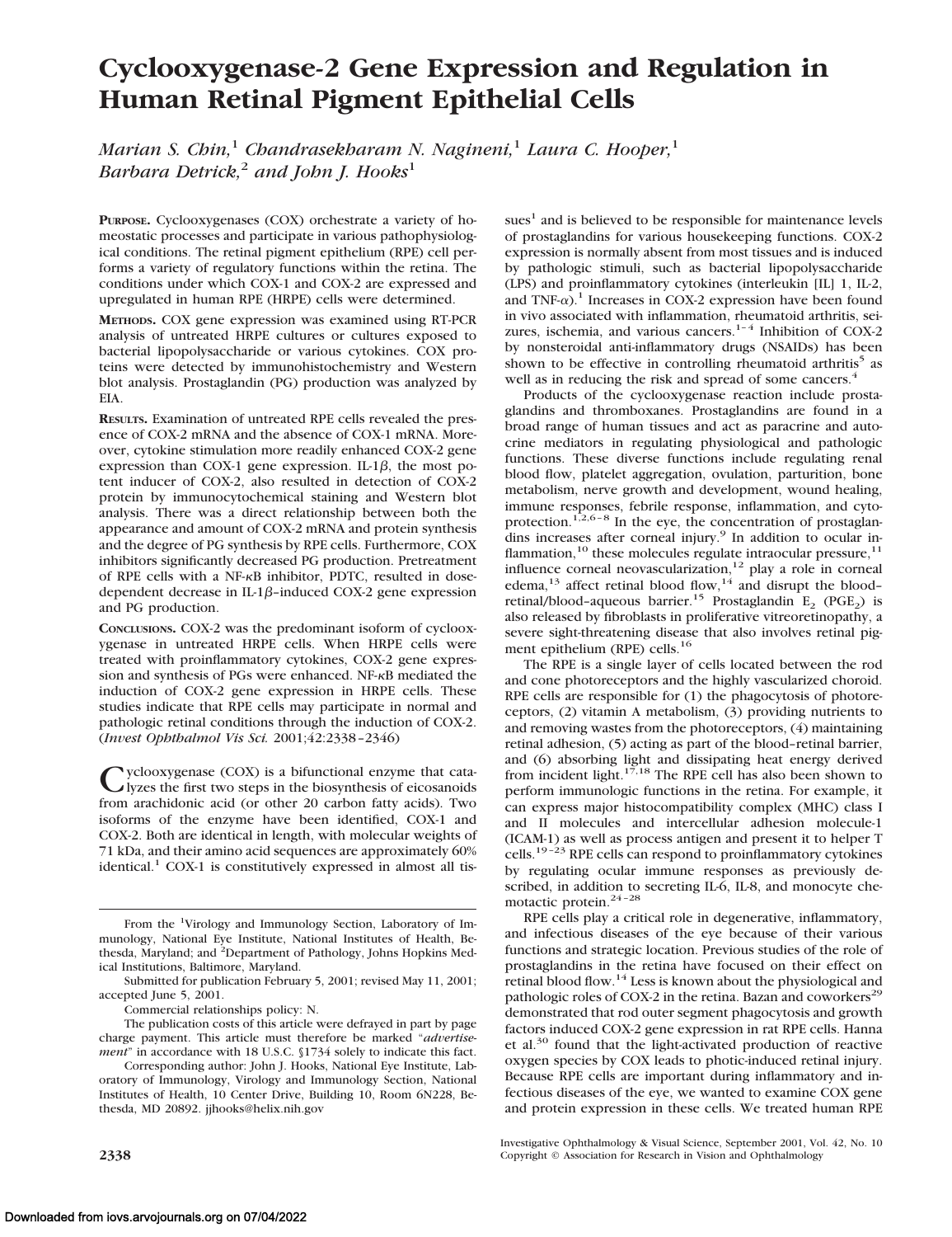(HRPE) cells with cytokines and found that proinflammatory cytokines such as IL-1 $\beta$  and TNF- $\alpha$  increase COX-2 gene expression and synthesis of prostaglandins. We have also found that the NF-kB signaling pathway has a role in the upregulation of COX-2 gene expression in RPE cells.

#### **MATERIALS AND METHODS**

*Salmonella typhosa* LPS, piroxicam, Triton X-100, pyrrolidine dithiocarbamate (PDTC), glycine, and bovine serum albumin (BSA) were purchased from Sigma Chemical Co. (St. Louis, MO). Recombinant human interferon (IFN)  $\gamma$ , recombinant human tissue necrosis factor (TNF)  $\alpha$ , RT-PCR kit, DIG oligonucleotide labeling kit, the Genius Random priming kit, digoxigenin-alkaline phosphatase Fab fragments, and CSPD were acquired from Roche Molecular Biochemicals (Indianapolis, IN). Recombinant human IL-1 $\beta$  was obtained from Collaborative Research Inc. (Bedford, MA). RNA STAT-60 was purchased from Tel-Test (Friendswood, TX). Human COX-1 primers (upstream, 5'-TGCCCAGCTCCTGGCCCGCCGCTT-3' and downstream, 5'-GTGCAT-CAACACAGGCGCCTCTTC-3'), human COX-2 primers (upstream, 5'-TTCAAATGAGATTGTGGGAAAATTGCT-3' and downstream, 5'-AGATCATCTCTGCCTGAGTATCTT-3'), human COX-1 probe (5'-CTTGGGCCATGGGGTAGACCTCGGCC-3') and human COX-2 probe (5'-GCGAGGGCCAGCTTTCACCAACGGGC-3') were custom synthesized by Bio-Synthesis, Inc. (Louisville, TX). Actin primers were bought from Research Genetics, Inc. (Huntsville, AL). Aspirin, NS-398, PGE<sub>2</sub> Enzyme Immunoassay kit,  $PGF_{2\alpha}$  Enzyme Immunoassay kit, rabbit anti-human COX-2 polyclonal antibody, monoclonal antibody to human COX-2 and monoclonal antibody to ovine COX-1 were from Cayman Chemical Co., Inc. (Ann Arbor, MI). Rabbit anti-human NF-kB p65 was obtained from Santa Cruz Biotechnology, Inc. (Santa Cruz, CA). PGE<sub>1</sub> Enzyme Immunoassay kit was from R&D Systems (Minneapolis, MN). NuPAGE gels were from Invitrogen (Carlsbad, CA). Minimal essential media (MEM), fetal bovine serum (FBS), penicillin/streptomycin/fungizone, nonessential amino acids, and normal goat serum were purchased from Life Technologies/Gibco (Gaithersburg, MD). Rabbit Vectastain ABC kit, 3,3'-diaminobenzidine substrate kit and VectaMount were procured from Vector Laboratories (Burlingame, CA). Horseradish peroxidase–conjugated goat anti-mouse IgG was supplied by Kirkegaard & Perry Laboratories (Gaithersburg, MD).

#### **Cell Culture**

Human RPE (HRPE) cultures were prepared from human donor eyes<sup>28</sup> and grown in MEM containing 10% heat-inactivated FBS, nonessential amino acids, and penicillin/streptomycin/fungizone in a humidified 37°C incubator. The cells are an untransformed primary cell line that has not been treated with retinoic acid. Characterization of these cells has been described previously.<sup>23,28,31</sup> Briefly, these cells demonstrated a hexagonal morphology when grown to confluence and formed monolayers with distinct intercellular boundaries.28 Homogeneity of the cultures was established by positive immunostaining with monoclonal antibodies to cytokeratin, an epithelial cell–specific cytoskeletal protein.<sup>28</sup> The characterized cells were expanded and cryopreserved at passage 6. For these experiments the characterized HRPE cells were revived from frozen storage, passaged, grown to confluence, and then used between passages 8 and 14.

#### **Analysis of COX Gene Expression**

Confluent monolayers of RPE cells in 24-well plates were washed with serum-free media (SFM) and incubated in SFM for 1 hour. Next the cells were treated with various stimulants in SFM for 24 hours. The effect of COX inhibitors was examined by washing the cells with SFM after IL-1 $\beta$  treatment and then incubating with inhibitors in SFM. Stimulants used include 10  $\mu$ g/ml LPS (*S. typhosa*), and the following cytokines either alone or in various combinations: 100 U/ml IFN- $\gamma$ , 10 ng/ml TNF- $\alpha$ , and 0.001 to 10 ng/ml IL-1 $\beta$ . Total RNA was prepared from the cell monolayers using the RNA STAT-60 protocol, and RNA from

triplicate wells was pooled. RT-PCR analysis of COX-1 and COX-2 gene expression was carried out using  $0.5 \mu$ g total RNA per reaction. Actin, human COX-1, and human COX-2 primers yield products 289, 304, and 329 bp, respectively. Ten microliters of the PCR products were separated by electrophoresis on a 4% agarose gel and transferred to a nylon membrane following the alkaline denaturation method. Hybridization was then carried out with digoxigenin-labeled probes for actin, COX-1, or COX-2. COX-1 and COX-2 probes were labeled by oligonucleotide tailing. The actin probe was labeled by random priming. Detection of the probes was accomplished using anti–digoxigenin-alkaline phosphatase Fab fragments and the chemiluminescent alkaline phosphatase substrate CSPD. Quantitative analysis of the RT-PCR products detected by chemiluminescence was performed on a Power Macintosh G3 computer (Apple Computer, Cupertino, CA) using the public domain NIH Image program (developed at the US National Institutes of Health and available on the Internet at http://rsb.info.nih.gov/nih-image/).

## **Immunohistochemical Staining of RPE Cells for COX-2**

Confluent RPE cells, seeded onto chambered slides were washed with SFM and then incubated in SFM for 1 hour before stimulation with various agents. Twenty-four hours after treatment, media were removed, and the cells were fixed in ice-cold methanol/acetone (1:1) for 10 minutes. Slides were rinsed in phosphate-buffered saline (PBS), treated with a 0.6% hydrogen peroxide solution to quench endogenous peroxidases, and again washed with PBS. After incubating slides in blocking solution (PBS with 0.4% Triton X-100, 1% glycine, 2% BSA, and 10% normal goat serum) for 90 minutes at room temperature to block nonspecific binding, the slides were incubated overnight at 4°C with either rabbit anti-human COX-2 antibody or normal rabbit IgG diluted in blocking solution. Slides were washed in PBS with 1% normal goat serum and developed according to the Vectastain ABC kit instructions with  $3,3'$ -diaminobenzidine as the peroxidase substrate.

#### **Western Blotting**

Confluent HRPE cells in 10-cm dishes were washed with SFM and then incubated in SFM for 1 hour before treatment with 10 ng/ml of IL-1 $\beta$ in SFM or SFM alone for 24 hours. The cells were scraped off the plates, transferred to centrifuge tubes, and centrifuged at 1000 rpm. The medium was removed, and the cells were resuspended in protein extraction buffer (50 mM Tris-Cl, pH 7.5, 10% glycerol, 5 mM magnesium acetate, 0.2 mM EDTA, 0.5 mM DTT, 1 mM PMSF). The cells were lysed by freeze-thawing, and the membrane fraction was separated from the soluble fraction by centrifuging at 14,000 rpm for 30 minutes. The soluble fraction was mixed with sample buffer and boiled for 10 minutes. The membrane fraction was resuspended in 2 volumes of protein extraction buffer, mixed with sample buffer, and boiled for 10 minutes. Electrophoresis was performed using 10% NuPAGE Bis-Tris gel (1.5 hours, 150 V, 80 mA, 2 <sup>m</sup>g protein per lane). Separated proteins were transferred to nitrocellulose membranes (1.6 hours, 30 V). Membranes were incubated in PBS containing 0.1% Tween 20, 5% dry milk, and 1% cold water fish gelatin to block nonspecific IgG binding, followed by treatment with either COX-1– or COX-2–specific antibodies for 2 hours. The membranes were then incubated with horseradish peroxidase-conjugated goat anti-mouse IgG for 1 hour. The Western blot analysis was developed using Luminol as a substrate.

## **Measuring PGE<sub>2</sub>, PGF<sub>2** $\alpha$ **</sub>, and PGE<sub>1</sub> Production by RPE Cells**

Confluent monolayers of RPE cells were treated with different combinations of stimulants as described above. After 24 hours the medium was removed and stored at  $-70^{\circ}$ C until it could be assayed for PGE<sub>2</sub>,  $PGF_{2\alpha}$ , and  $PGE_1$  production. The effect of COX inhibitors on  $PGE_2$ production was examined by treating the cells as described above but with 0.1 ng/ml IL-1 $\beta$ . After 24 hours the cells were washed with SFM and incubated with COX inhibitors in SFM for 30 minutes, followed by SFM with COX inhibitors and arachidonic acid for 15 minutes. Quan-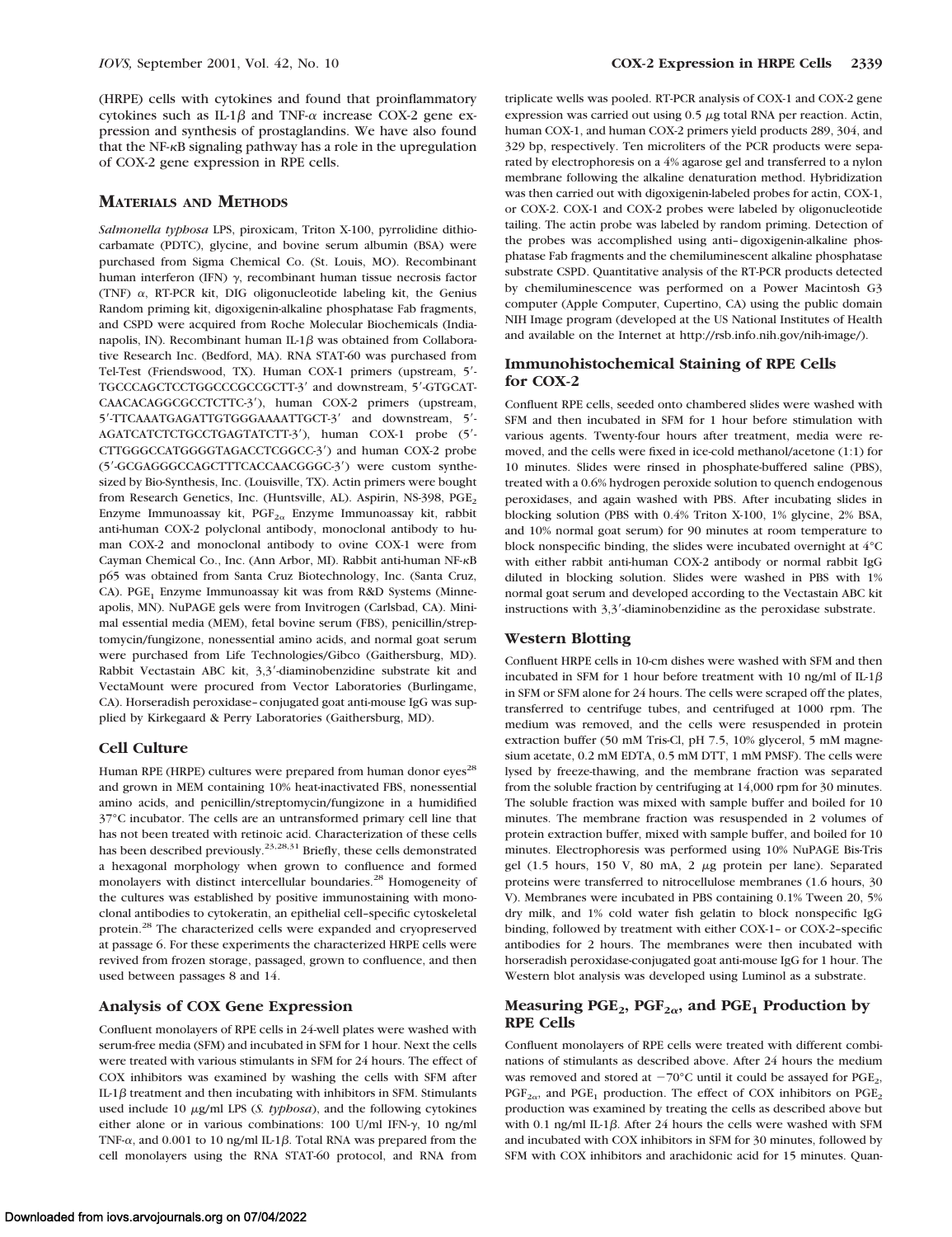

**FIGURE 1.** Cyclooxygenase-2 and -1 (COX-2 and -1) gene expression in HRPE cells, amnionic epithelial (WISH) cells, melanoma (MeWo) cells, and lung fibroblasts (MRC-5). Total RNA was prepared from cells and analyzed for COX-2, COX-1, and  $\beta$ -actin mRNA by RT-PCR and Southern blot hybridization.

tification of  $PGE_2$  was accomplished using the  $PGE_2$  Enzyme Immunoassay Kit from Cayman Chemicals.

## **Analysis of the Effect of Pyrrolidine Dithiocarbamate on COX-2 Gene Expression** and PGE<sub>2</sub> Production

Confluent monolayers of RPE cells were rinsed with SFM and incubated in SFM for 1 hour before treatment of the cells with PDTC for 30 minutes. Then IL-1 $\beta$  was added to a final concentration of 0.5 ng/ml. COX gene expression and PGE<sub>2</sub> production were analyzed as described above.

Confluent RPE cells, seeded onto chambered slides were washed with SFM and then incubated in SFM for 1 hour before treatment with PDTC for 30 minutes followed by addition of IL-1 $\beta$  to a final concentration of 0.5 ng/ml. After 5 minutes, 15 minutes, 30 minutes, and 1 hour slides were fixed in ice cold methanol/acetone (1:1) for 10 minutes and then stored at  $-20^{\circ}$ C until they could be stained for NF-kB. Slides were rinsed twice in PBS and incubated in blocking solution for 90 minutes at room temperature. The slides were incubated overnight at 4°C with rabbit anti-human NF-kB antibody diluted in blocking solution. Slides were washed in PBS with 1% normal goat serum, and localization of NF- $\kappa$ B was accomplished using goat antirabbit-FITC.

#### **RESULTS**

#### **COX Gene Expression in RPE Cells and Other Cells**

COXs are the enzymes catalyzing the rate-limiting step in the conversion of arachidonic acid to prostanoids. Of the two isozymes, COX-2 is the inducible form responsible for the production of inflammatory mediators. Examination of COX expression in untreated HRPE cells by RT-PCR found that COX-2 mRNA was weakly expressed and COX-1 mRNA was not detected (Fig. 1), and this is true for both HRPE cell lines examined. Figure 1 shows COX-2 and COX-1 gene expression in HRPE, WISH, MeWo, and MRC-5 cells by RT-PCR. COX-2 mRNA was quantitated from the x-ray film record of the Southern blot with COX-2 as the probe. The amount of COX-2 mRNA in HRPE cells was approximately threefold less than in the other cell lines examined. Under these conditions, the signal of the actin controls for all cells examined was of the same intensity. COX-2 mRNA expression was more abundant than COX-1 expression for HRPE, WISH, and MeWo. COX-1 gene expression was greater than COX-2 gene expression in MRC-5 cells.

#### **Cytokine-induced Upregulation of COX Gene Expression**

Experiments were conducted to determine whether the treatment of HRPE cells with LPS or proinflammatory cytokines altered COX gene expression. HRPE cells were incubated for 24 hours with media alone or media with LPS or cytokines (IL-1 $\beta$ , IFN- $\gamma$ , and TNF- $\alpha$ ). COX gene expression was analyzed by RT-PCR of isolated total RNA (Fig. 2). Treatment of HRPE cells with 10  $\mu$ g/ml LPS, 100 U/ml IFN- $\gamma$ , and 10 ng/ml TNF- $\alpha$ resulted in very minute increases in COX-2 mRNA (less than a 10% increase). However, the combination of 100 U/ml IFN-<sup>g</sup> and 10 ng/ml TNF- $\alpha$  or any cytokine combination containing 10 ng/ml IL-1 $\beta$  caused an increase of approximately 30% in COX-2 mRNA detected by RT-PCR. Only treatment of HRPE cells with the combination of 10 ng/ml IL-1 $\beta$  and 10 ng/ml TNF-<sup>a</sup> showed upregulation in COX-1 gene expression.

#### **Detection of COX-1 and COX-2 in HRPE Cells**

Because cytokines increased COX gene expression in HRPE cells, we next examined these cells by immunocytochemistry for COX protein production. COX-1 protein was not detected in either SFM or cytokine-treated HRPE cells (data not shown). Reaction of SFM-treated HRPE cells with the polyclonal antibody against COX-2 also showed no staining for COX-2 protein (Fig. 3B). Both SFM and IL-1 $\beta$ -treated cells did not react with normal rabbit IgG (data not shown). Treatment of HRPE cells with any cytokine combination that included IL-1 $\beta$  showed staining for COX-2 protein as demonstrated by the cytoplasmic and perinuclear staining shown in Figure 3A and the appearance of the 71-kDa protein on the Western blot (Fig. 3C). LPS, IFN- $\gamma$ , and TNF- $\alpha$  treatments did not increase production of COX-2 protein (data not shown). Expression of COX-1 protein did not increase when HRPE cells were stimulated with LPS or various cytokine combinations (data not shown). These data indicate that COX-2 protein expression mimics COX-2 mRNA expression in cytokine-treated RPE cells as demonstrated by



**FIGURE 2.** Effect of LPS, IFN- $\gamma$ , TNF- $\alpha$ , and IL-1 $\beta$  on COX-2 and -1 expression in HRPE cells. Cells were treated with LPS or various combinations of cytokines or were untreated for 24 hours. Total RNA was isolated from treated and untreated cells and analyzed for COX-2, COX-1, and  $\beta$ -actin mRNA by RT-PCR and Southern blot hybridization.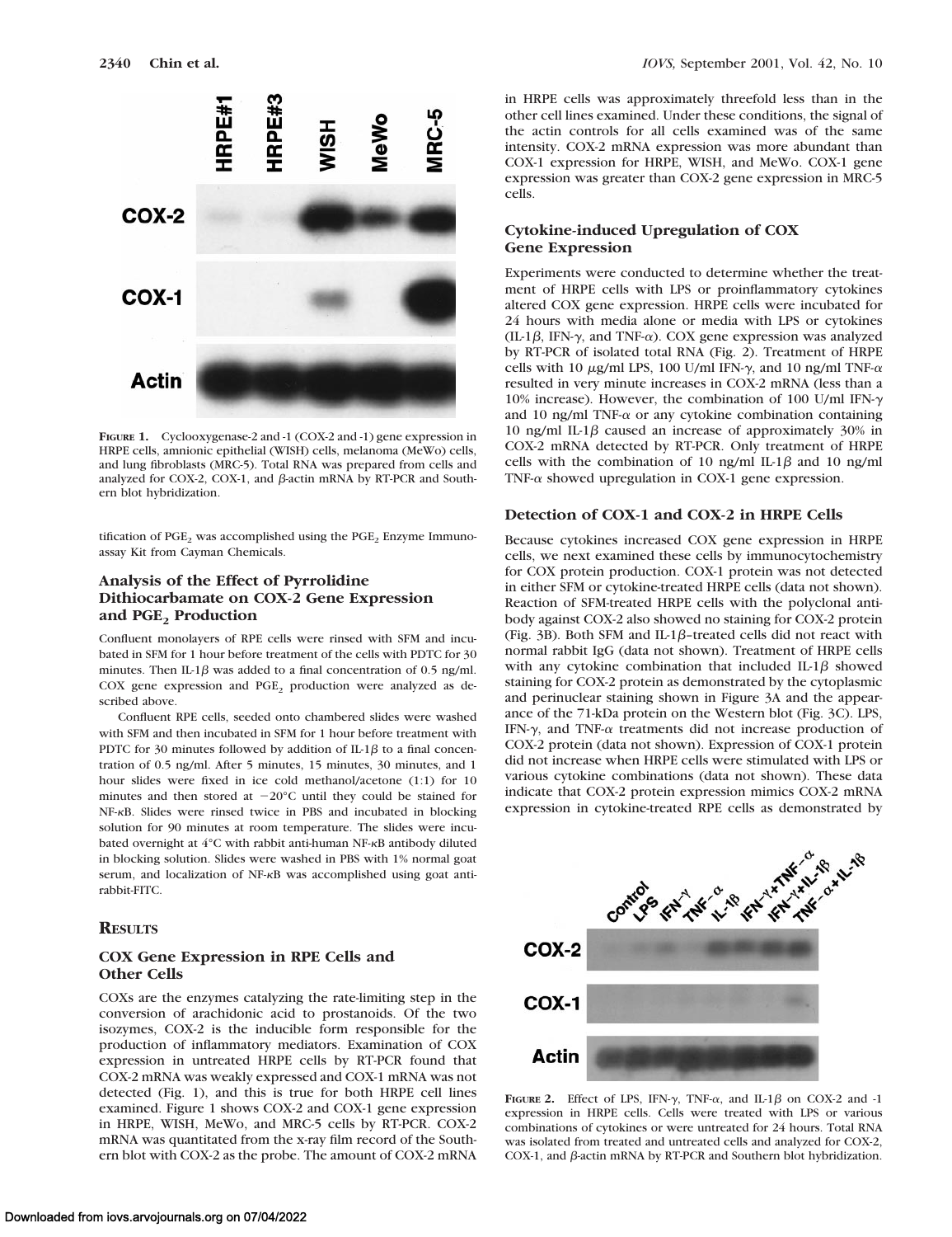

**FIGURE 3.** Immunocytochemical staining of COX-2 in HRPE cells and in cell extracts of HRPE cells. After treating cells with (**A**) 10 ng/ml of IL-1 $\beta$  in SFM or (**B**) serum-free media for 24 hours, cells were fixed and permeabilized with acetone/methanol and reacted with a rabbit anti– COX-2 polyclonal antibody. (**C**) Western immunoblot of COX-2 protein induced by IL-1 $\beta$  in HRPE cells. Cells were treated as described above and then scraped off the tissue culture dish, lysed, separated into supernatant (s) and pellet (p) fractions by centrifugation, and boiled in sample buffer. Two micrograms of protein was loaded in each lane and subjected to SDS-PAGE electrophoresis and then transferred to a nitrocellulose membrane. COX-2 was detected using rabbit anti–COX-2 polyclonal antibody.

immunohistochemical staining of COX-2 in IL-1 $\beta$ -treated HRPE cells and no staining for COX-1 in IL-1 $\beta$ -treated HRPE cells.

#### **Effect of Cytokines on COX Activity**

To determine whether the COX gene expression and protein production was associated with COX activity,  $PGE_2$ ,  $PGF_{2\alpha}$ , and  $PGE<sub>1</sub>$  production was evaluated by enzyme immunoassay (EIA) for two HRPE cell lines. The data presented in Table 1 are representative of data obtained from both cell lines. Treatment of HRPE cells with TNF- $\alpha$  resulted in a 9-fold increase in PGE<sub>2</sub> production ( $P \le 0.05$ ) and a 2.5-fold increase in PGF<sub>2 $\alpha$ </sub> production ( $P \le 0.1$ ; Table 1). Treatment of HRPE cells with IL-1 $\beta$ resulted in a greater than 250-fold increase in  $\mathrm{PGE}_2$  production  $(P < 0.00,005)$  and a 33-fold increase in PGF<sub>2a</sub> ( $P < 0.005$ ). Treatment with LPS or IFN- $\gamma$  did not result in an increase in  $PGE_2$  or  $PGF_{2\alpha}$ . Stimulation with any cytokine combination including IL-1 $\beta$  produced levels of PGE<sub>2</sub> and PGF<sub>2 $\alpha$ </sub> that were greater than the levels produced by treatment with IL-1 $\beta$  alone (data not shown).

In addition to analyzing the production of prostaglandins involved in inflammation, we also examined the production of  $PGE<sub>1</sub>$ , a cytoprotective prostaglandin.  $PGE<sub>1</sub>$  synthesis was increased in IL-1 $\beta$ -treated cells (Fig. 4) for both HRPE cell lines examined. Cells treated simultaneously with IL-1 $\beta$  and TNF- $\alpha$ resulted in a significant increase in PGE<sub>1</sub> production ( $P$  < 0.01). Treatment with LPS, IFN- $\gamma$ , TNF- $\alpha$ , and a combination of IFN- $\gamma$  and TNF- $\alpha$  did not increase PGE<sub>1</sub> production.

We next examined the effect of dose and the kinetics of IL-1 $\beta$  induction on COX-2 gene expression and PGE<sub>2</sub> production. Treatment of RPE cells with IL-1 $\beta$  (0.001–10 ng/ml) resulted in a dose-dependent increase in COX-2 gene expression (Fig. 5A) and  $PGE_2$  production (Fig. 5B). An increase in COX-2 gene expression was achieved with a dose of 0.05 ng/ml of IL-1 $\beta$ , and maximal upregulation of COX-2 gene expression occurred with a dose of 0.5 ng/ml IL-1 $\beta$ . A dose of 0.1 ng/ml of

IL-1 $\beta$  resulted in an increase in PGE<sub>2</sub> production, and a dose of 1 ng/ml yielded maximal PGE<sub>2</sub> production.

Exposure of RPE cells to IL-1 $\beta$  resulted in a time-dependent increase of COX-2 gene expression (Fig.  $5C$ ) and  $PGE<sub>2</sub>$  production (Fig. 5D). An increase in COX-2 gene expression was noted after treating cells for 1 hour with IL-1 $\beta$ , and maximal gene expression occurred between 6 and 12 hours of treatment with IL-1 $\beta$ . PGE<sub>2</sub> production started to increase 1 hour after treatment with IL-1 $\beta$ , and maximum production of PGE<sub>2</sub> occurred between 12 and 24 hours.

#### **Inhibitors of COX Activity**

To further characterize COX gene expression and  $PGE<sub>2</sub>$  production, inhibition of COX activity was evaluated. HRPE cells were incubated with IL-1 $\beta$  for 24 hours, followed by treatment with COX inhibitors for 30 minutes, and then arachidonic acid was added for 15 minutes. As seen in Figure 6, NS-398, a selective COX-2 inhibitor, dramatically decreased the production of PGE<sub>2</sub> from arachidonic acid in HRPE cells. At a concentration of 0.1  $\mu$ M NS-398, PGE<sub>2</sub> production decreased by 38% compared with cells not treated with inhibitor ( $P < 0.01$ ). Piroxicam, a nonselective COX-1 inhibitor, and aspirin, an inhibitor of COX-1 and COX-2, also inhibited the production of PGE<sub>2</sub>. However, at twice the lowest concentration of NS-398 used, piroxicam decreased  $PGE_2$  production by 11%, and aspirin did not decrease PGE<sub>2</sub> production. The inhibitory effect of aspirin and piroxicam on  $PGE<sub>2</sub>$  production was only significant at higher concentrations of these compounds  $(P \le 0.01)$ . These studies demonstrate that NS-398, a COX-2 selective inhibitor, was more effective in the inhibition of COX-2 activity than were a nonselective COX-1 or a nonspecific COX inhibitor.

## **Effect of an Inhibitor of NF-**k**B Activation on COX-2 Gene Expression and PGE<sub>2</sub> Production**

The COX-2 gene has many putative transcription factor sites in the  $5'$ -promoter region, including NF- $\kappa$ B. Subsequently, we wanted to evaluate the role of NF-kB on COX-2 gene expression and  $PGE_2$  production in HRPE cells. PDTC inhibits the translocation of NF-kB from the cytoplasm to the nucleus and thereby inhibits activation of NF-kB. Immunofluorescent staining for NF- $\kappa$ B p65 in HRPE cells incubated with only IL-1 $\beta$ shows cells in which the fluorescent signal is localized to the nucleus (Fig. 7A). In cells treated with PDTC alone or PDTC before incubation with IL-1 $\beta$ , NF- $\kappa$ B was present throughout the whole cell and was not only limited to the nucleus as demonstrated by the fluorescent signal. Treatment of HRPE cells with IL-1 $\beta$  resulted in translocation of NF- $\kappa$ B from the cytoplasm to the nucleus. If the cells were pretreated with PDTC, an inhibitor of NF- $\kappa$ B activation, NF- $\kappa$ B was not transported to the nucleus.

**TABLE 1.** PGE<sub>2</sub> and PGF<sub>2 $\alpha$ </sub> Production by HRPE Cells Treated with LPS, IFN- $\gamma$ , TNF- $\alpha$ , or IL-1 $\beta$ 

| <b>Treatment</b>         | $[PGE_2](pg/ml)$     | $[PGF_{2\alpha}]$ (pg/ml) |
|--------------------------|----------------------|---------------------------|
| Control                  | $18.7 \pm 9.2$       | $74.2 \pm 45.6$           |
| LPS $(10 \mu g/ml)$      | $19.7 \pm 5.6$       | $56 \pm 7.5$              |
| IFN- $\gamma$ (100 U/ml) | $18 + 41$            | $55.8 \pm 8.4$            |
| TNF- $\alpha$ (10 ng/ml) | $164 \pm 33.1^*$     | $194.3 \pm 35.2$          |
| IL-1 $\beta$ (10 ng/ml)  | $>5000$ <sup>+</sup> | $>2500+$                  |

Cells were treated with LPS, various cytokines, or SFM for 24 hours. Culture media were analyzed for  $PGE_2$  and  $PGF_{2\alpha}$  production by EIA. Values indicated (\* $P$  < 0.05,  $\uparrow P$  < 0.005) are significantly different from the control group.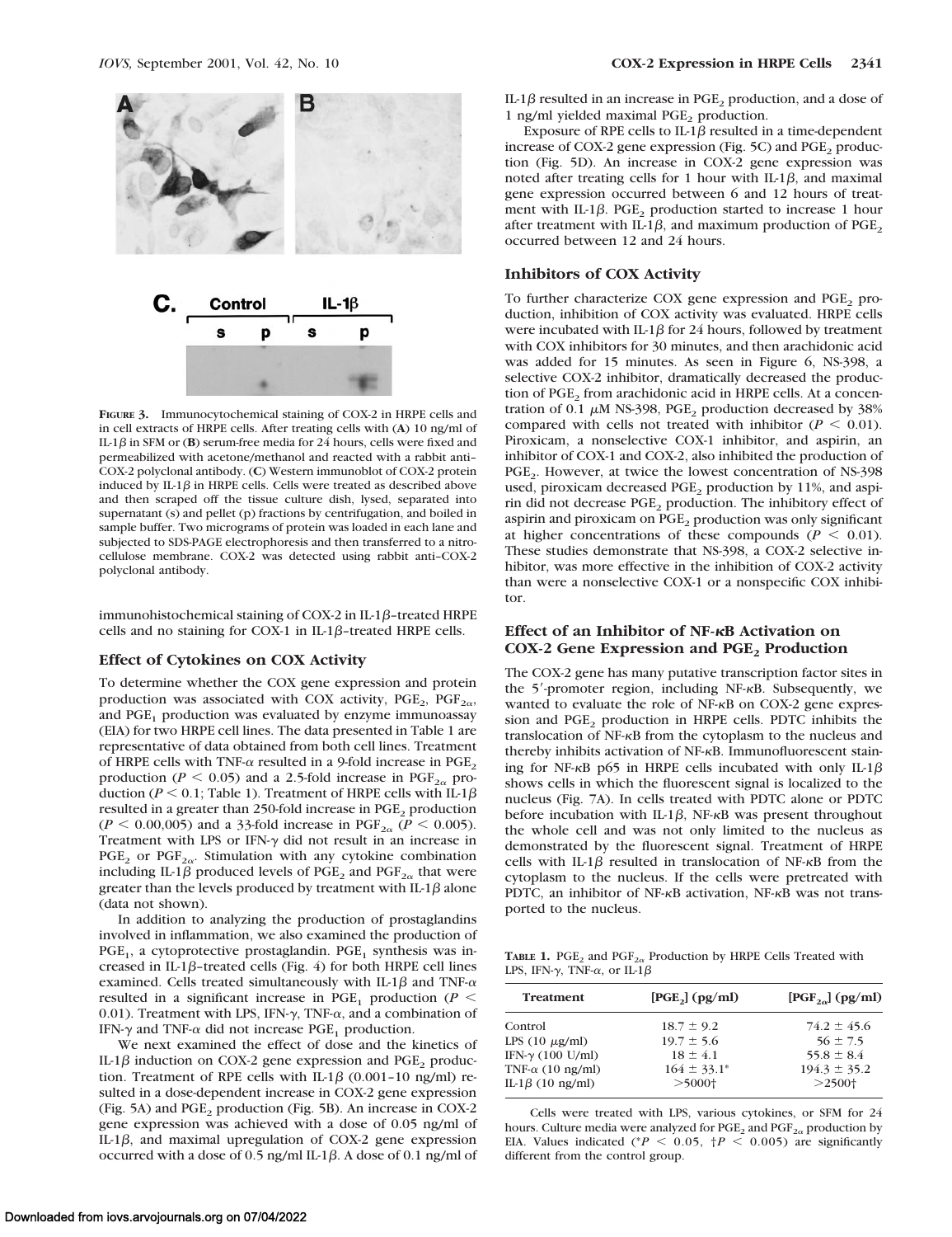

**FIGURE 4.** Production of  $PGE_1$  in HRPE1 (**A**) and HRPE3 (**B**) cells. Cells were untreated or treated with LPS or cytokines for 24 hours. Culture media were collected and analyzed for  $PGE_1$  production by EIA. Values indicated ( $P < 0.01$ ) are significantly different from the untreated group.

Cells treated with PDTC before treatment with IL-1 $\beta$ showed a dose-dependent decrease in IL-1 $\beta$ -induced COX-2 gene expression (Fig. 7B). PDTC concentrations of 10 and 25  $\mu$ M caused a 20% decrease in COX-2 mRNA expression, and 50  $\mu$ M resulted in a 40% decrease in COX-2 mRNA expression. As seen in Figure 7C, 10  $\mu$ M of PDTC caused a threefold reduction in PGE<sub>2</sub> production ( $P < 0.05$ ). Furthermore, 25 and 50  $\mu$ M PDTC were able to abolish PGE<sub>2</sub> production ( $P < 0.01$ ).

These studies demonstrate that cytokines induced COX activity in HRPE cells, and this activity was blocked with COX

inhibitors. These studies also indicated that NF-kB acted as a transcription factor mediating IL-1 $\beta$ -induced COX-2 gene expression in HRPE cells.

## **DISCUSSION**

А. C.  $IL-1\beta$ **80.0** 0.05 0.01 ះ  $\overline{5}$ ≘ ng/ml: Hours:  $\overline{2}$ 6 12 24 Ω COX-2 COX-2 Actin **Actin** В. D. 1500 1000 모 [ $PGE_2$ ] ( $pg/ml$ ) [PGE<sub>2</sub>] (pg/ml) 750 1000 500 500 250  $\mathbf{0}$  $\mathbf{0}$ 5  $0.01$ 0 10 15 0.001  $0.1$ 20 10 25 1 Time (hr)  $[IL-1 \beta]$  ng/ml

preferentially expressed in HRPE cells was COX-2. Several lines of evidence indicate that COX-2 was the primary form. First,

The present study showed that the cyclooxygenase isoform

**FIGURE 5.** Concentration- and timedependent increase in COX-2 gene expression and PGE<sub>2</sub> production caused by IL-1 $\beta$  in HRPE cells. Cells were incubated with various concentrations of IL-1 $\beta$  for 24 hours (A) or with IL-1 $\beta$  (0.5 ng/ml) for various time intervals (**C**); total RNA was recovered from cells and analyzed for COX-2, COX-1, and  $\beta$ -actin mRNA by RT-PCR and Southern blot hybridization. Culture media were also collected and  $PGE<sub>2</sub>$  production was measured by EIA (**B** and **D**).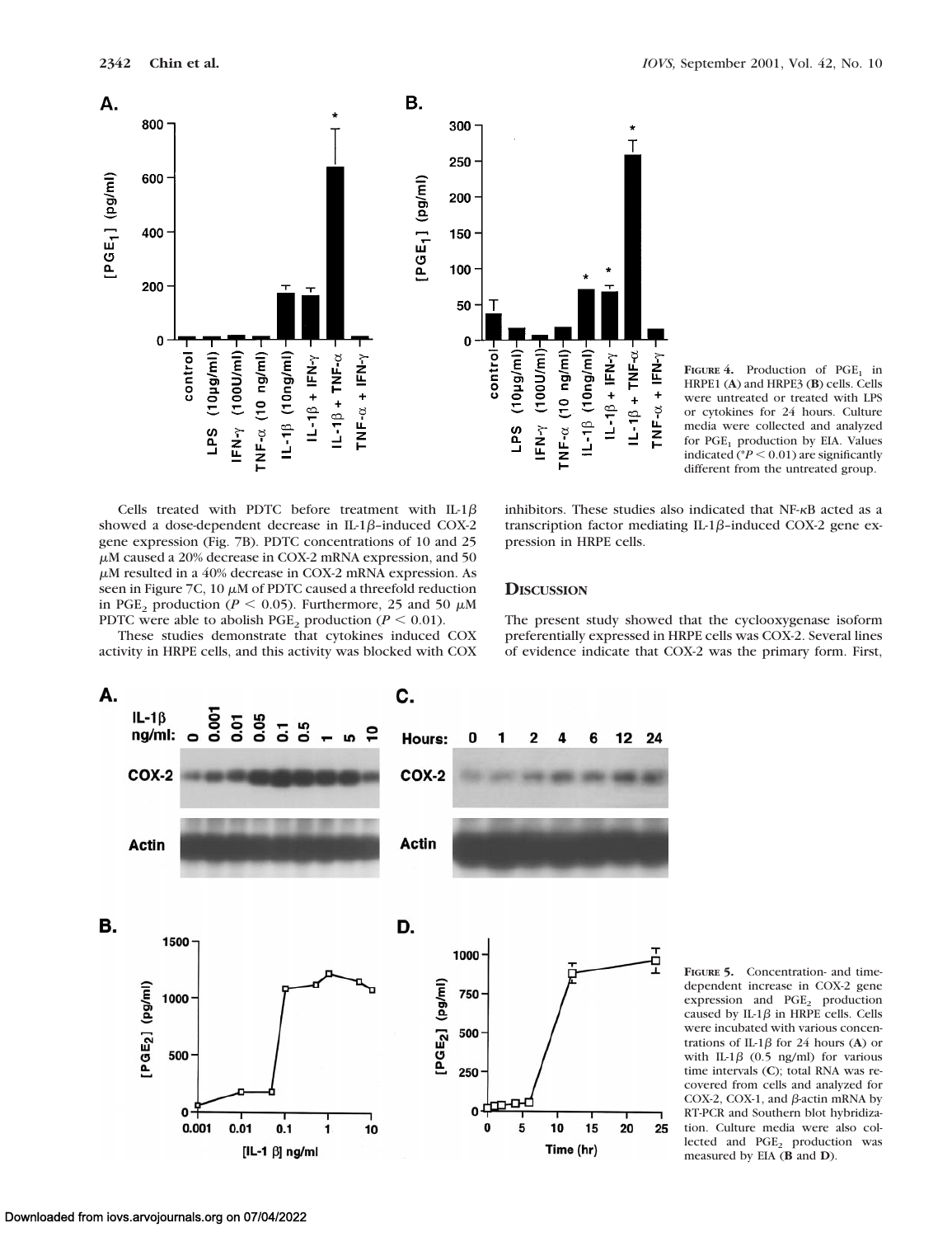examination of untreated RPE cells revealed the presence of COX-2 mRNA and the absence of COX-1 mRNA. Second, cytokine stimulation more readily enhanced COX-2 gene expression than COX-1 gene expression. Third, treatment of RPE cells with IL-1 $\beta$  resulted in the detection of COX-2 protein by immunocytochemical staining and Western blot analysis. In contrast, COX-1 protein remained undetectable. Fourth, there was a direct relationship between both the appearance and the amount of COX-2 gene expression and protein synthesis and the degree of prostaglandin synthesis by RPE cells. Fifth, NS-



IL-1  $\beta$  + 20 µM Piroxicam IL-1  $\beta$  + 2 µM Piroxicam IL-1  $\beta$  + 0.2 µM Piroxicam IL-1 $\beta$ control  $\mathbf 0$ 100 200 300 400

[PGE  $_{2}$ ] (pg/ml)

C.

Α.

В.



**FIGURE 6.** Dose-dependent inhibition of PGE<sub>2</sub> production by HRPE with NS-398 (**A**), Piroxicam (**B**), and aspirin (**C**). Cells were incubated with 0.1 ng/ml IL-1 $\beta$  for 24 hours, followed by treatment with COX inhibitors for 30 minutes and then treated with COX inhibitors and arachadonic acid for 15 minutes. Culture media were collected, and PGE<sub>2</sub> was measured by EIA. Values indicated (\* $P \le 0.05$ , \*\* $P \le 0.01$ ) are significantly different from the group incubated with IL-1 $\beta$  but not treated with NSAIDs.



**FIGURE 7.** The effect on COX-2 gene expression and  $PGE_2$  production by PDTC, an inhibitor of NF-kB. (**A**) Immunofluorescent staining for NF- $\kappa$ B p65 in HRPE cells incubated with SFM, PDTC, IL-1 $\beta$ , and PDTC  $+$  IL-1 $\beta$ . Cells were treated with PDTC for 30 minutes, followed by treatment with IL-1 $\beta$  for 15 minutes. Then cells were fixed and permeabilized with acetone/methanol and reacted with a rabbit anti–NF-kB IgG. Dose-dependent inhibition of COX-2 gene expression (**B**) and PGE<sub>2</sub> production (**C**) by HRPE cells with PDTC. Cells were treated with PDTC for 30 minutes, followed by treatment with 0.5 ng/ml IL-1 $\beta$  for 24 hours. Total RNA was recovered from cells and analyzed for COX-2 and  $\beta$ -actin mRNA by RT-PCR and Southern blot hybridization, and media were collected and PGE<sub>2</sub> was measured by EIA. Values indicated ( $P < 0.05$ ,  $P < 0.01$ ) are significantly different from the control group that was not treated with PDTC.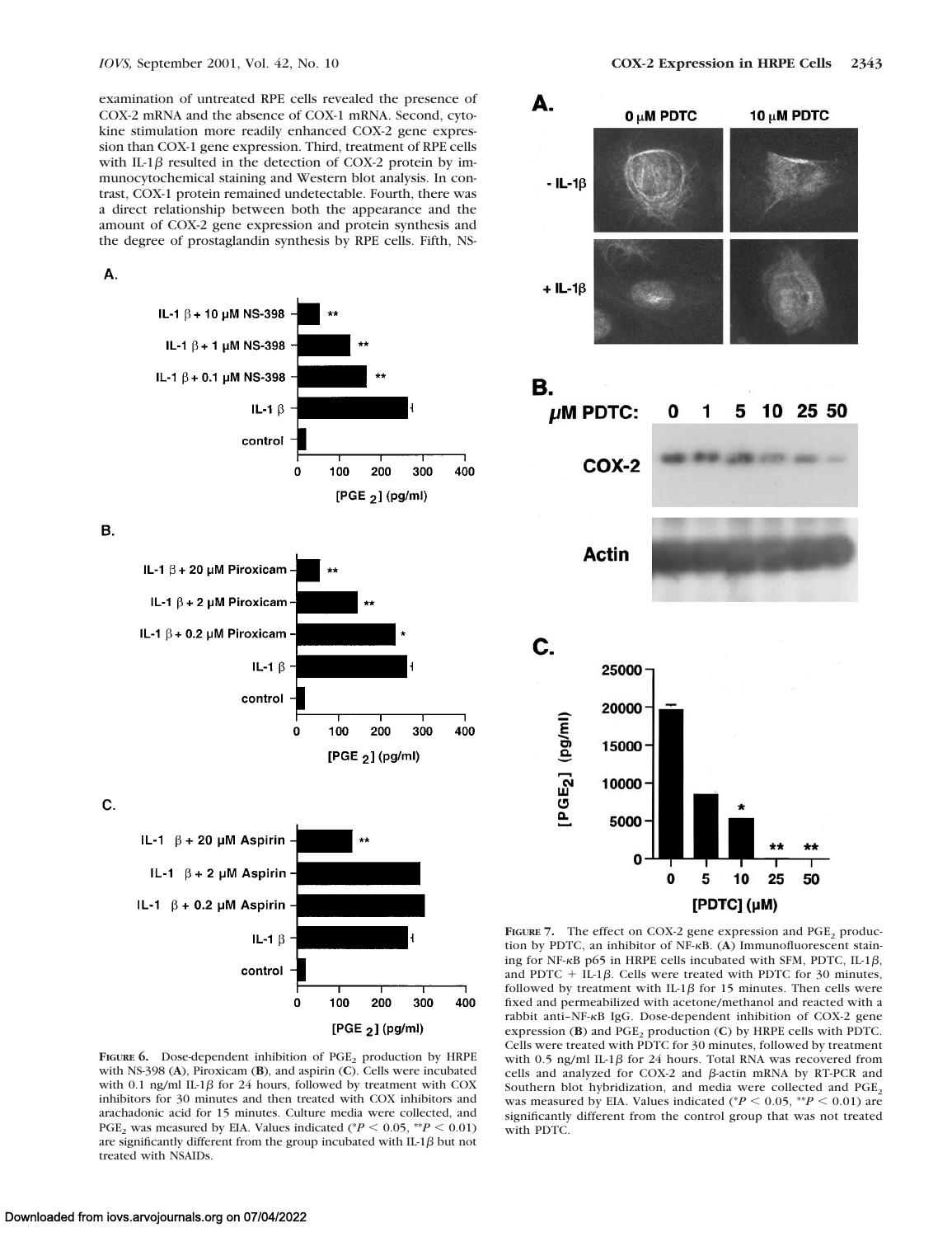398, a COX-2 selective inhibitor, was more effective in the inhibition of prostaglandin synthesis than were a nonselective COX-1 or a non-specific COX inhibitor. Using PDTC, an inhibitor of NF-kB translocation, we also demonstrated that NF-kB acts as a transcription factor mediating IL-1 $\beta$ -induced COX-2 gene expression in HRPE cells.

COX catalyzes the first two steps in the conversion of arachidonic acid to prostaglandin  $H_2$  that is further metabolized to other prostaglandins and thromboxanes.<sup>1,2</sup> COX-1 is ubiquitously expressed and believed to be necessary for maintaining essential physiological functions, and COX-2 is induced rapidly under pathophysiological conditions.<sup>1</sup> COX-2 mRNA and protein have been found to be upregulated in epithelial cells,  $32,33$  fibroblasts,  $34,35$  smooth muscle cells,  $36-38$  and T cells stimulated with proinflammatory cytokines, growth factors, and/or PMA.<sup>39,40</sup>

We examined COX-2 and COX-1 gene expression by RT-PCR in a number of human cell lines and found COX-2 mRNA expressed in HRPE, WISH, MeWo, and MRC-5 cells. With this method, COX-1 gene expression was detected in WISH and MRC-5 cells, but not in MeWo or HRPE cells. The level of COX-2 gene expression in HRPE cells may be low compared with the other cells examined because the HRPE cells are primary cell lines and/or because transcriptional regulation of COX-2 is tightly regulated in HRPE cells. It was remarkable that COX-2 was the predominant isoform of COX expressed in the HRPE cells and not COX-1. However, it has been recently demonstrated that COX-2 appears to be constitutively expressed in certain cells and tissues such as nasal mucosa, <sup>41</sup> bronchial epithelial cells,  $42,43$  tracheal epithelial cells,  $44$  gastric mucosal cells,<sup>45</sup> macula densa and medullary cells of the kidney,<sup>46</sup> neuronal cells,<sup>1</sup> the choroid plexus of the developing brain, $47$  smooth muscle cells, $48$  and vascular endothelial cells.<sup>49</sup> COX-2 mRNA and protein have also been detected in rabbit corneal epithelium<sup>50</sup> and rat RPE cells.<sup>29</sup> In airway and gastric cells, constitutive expression of COX-2 may be important in the function of these cells as protective barriers to the environment.<sup>41-43,45</sup> COX-2 plays a role in brain and kidney development.<sup>46</sup> The expression of COX-2 in rat retinal pigment epithelial cells has been proposed necessary for photoreceptor cell renewal.<sup>29</sup> Work by Langenbach et al.<sup>51</sup> demonstrated that the ablation of COX-2 in mice produces more severe effects than a deficiency in COX-1. These findings suggest that COX-2 may have physiologic roles as well as pathophysiologic roles. It is also possible that the detection of COX-2 gene expression in cultured cells is a byproduct of the nonphysiologic environment of the in vitro situation. For example, vascular smooth muscle cells and endothelial cells grown in vitro were found to express COX-2 mRNA, but no COX-2 mRNA was present in arterial and venous biopsies.<sup>49</sup>

Many different effectors can stimulate COX-2 gene expression. These include pathologic stimuli such as bacterial LPS and proinflammatory cytokines as well as peptide growth factors<sup>29,34,50,52</sup> and polyunsaturated fatty acids.<sup>53</sup> IL-1 $\beta$  increases COX-2 gene expression in human pulmonary epithelial cells, human thyroid epithelial cells, and human amnionic epithelial cells.<sup>32,33,54–56</sup> TNF- $\alpha$  also increases COX-2 gene expression in human thyroid epithelial cells.<sup>54</sup> The proinflammatory cytokines, IL-1 $\beta$ , TNF- $\alpha$ , and IFN- $\gamma$ , were found to have no effect on COX-1 gene expression in the above-mentioned cells.

In HRPE cells, we found that IL-1 $\beta$  and TNF- $\alpha$  increase COX-2 gene expression. IFN-<sup>g</sup> did not increase either COX-1 or COX-2 gene expression in HRPE cells. When IL-1 $\beta$  and TNF- $\alpha$ were used simultaneously, COX-1 gene expression was upregulated in HRPE cells. Because COX-1 is believed to be the COX isozyme responsible for housekeeping functions, its expression is purported to be stable. However, recent studies demonstrate that COX-1 mRNA expression can be upregulated in

various cells by physiological agonists. $^{41}$  The expression of COX proteins in HRPE cells mirrors the expression of COX mRNA, with only the COX-2 isozyme detected on IL-1 $\beta$ -stimulated HRPE cells and Western blot analysis of IL-1 $\beta$ -stimulated HRPE cells. COX-1 protein was not detected on IL-1 $\beta$ -stimulated HRPE cells or on Western blot analysis of IL-1 $\beta$ -stimulated HRPE cells (data not shown). The focus of our experiments was on COX expression in HRPE cells in vitro, but we are also interested in COX expression in HRPE cells in vivo. We examined one human donor eye for the presence of COX proteins by immunohistochemistry but did not detect either COX-1 or COX-2 proteins in the RPE layer of this specimen (data not shown). The in vivo results reflect the in vitro results of unstimulated HRPE cells in that COX-1 and COX-2 proteins were not detected by immunocytochemical methods. We did not examine this eye for the presence of COX-2 mRNA and cannot say at this time whether COX-2 mRNA is expressed in low levels in the in vivo situation.

The eicosanoid products of the cyclooxygenase reaction include prostaglandins and thromboxanes. These molecules are lipid mediators that regulate pathologic effects as well as many critical physiological functions in various tissues.<sup>1,2,57</sup> For example,  $PGE_2$  is involved in fever generation<sup>58</sup> and inflammation and inflammatory pain, $1,2$  but it also has a cytoprotective role in the gastrointestinal tract.<sup>59,60</sup> PGE<sub>1</sub> has been shown to have cytoprotective effects in cultured HRPE cells under conditions of oxidative stress<sup>61</sup> as well as in gastric mucosa.<sup>62,63</sup> In addition to determining the effect of cytokines on COX gene expression, we also examined their effect on some of the products of the reaction,  $PGE_2$ ,  $PGF_{2\alpha}$ , and  $PGE_1$ . Cytokines that stimulated COX-2 gene expression, such as TNF- $\alpha$  and IL-1 $\beta$ , also caused an increase in PGE<sub>2</sub> and PGF<sub>2 $\alpha$ </sub> production.  $PGE<sub>1</sub>$  production was only increased in HRPE cells incubated with any cytokine combination that included IL-1 $\beta$ . IL-1 $\beta$  and TNF- $\alpha$  seem to act synergistically to increase PGE<sub>1</sub> production. Treatment of HRPE with IL-1 $\beta$  resulted in a doseand time-dependent increase in both COX-2 mRNA and  $PGE_2$ release.

The increased PGE<sub>2</sub> release in IL-1 $\beta$ -treated HRPE cells was a direct result of the upregulation in COX-2 expression as demonstrated by the dose-dependent inhibition of PGE<sub>2</sub> production by NS-398, a COX-2 selective inhibitor. Aspirin and piroxicam were also able to inhibit  $PGE_2$  production, but higher doses were required to achieve inhibition levels similar to that of NS-398. However, at these higher concentrations, the isozyme specificity of these drugs are lost.

Regulation of COX-2 gene expression appears complex because various substances induce COX-2 expression. Examination of the promoter region of the COX-2 gene reveals several putative transcription factor sites, such as NF-kB, SP1, CRE, ETS-1, AP1, AP2, and CEBP/NF-IL6 as well as a TATA box.  $64,65$ Several of these transcription factors have been demonstrated to regulate COX-2 gene expression in various cells. Transcription of COX-2 in human chondrocytes requires CRE.<sup>66</sup> Rat granulosa cells,<sup>67</sup> rat aortic smooth muscle cells,<sup>68</sup> and mouse skin carcinoma cells JWF2<sup>69</sup> use NF-IL6 as a transcription factor. AP1 is necessary for COX-2 gene expression on amnion epithelial cells (WISH).<sup>32</sup> Bronchial epithelial cells,<sup>56</sup> WISH  $cells$ ,<sup>32</sup> immortalized human myometrial cells,<sup>70</sup> human gingival fibroblasts, $71$  human neuroblastoma cells, $72$  and rheumatoid synoviocytes<sup>73</sup> are some of the various cells using NF- $\kappa$ B to regulate COX-2 transcription.

We demonstrated that in HRPE cells IL-1 $\beta$ -induced activation of NF-kB was responsible for increased COX-2 gene expression and increased PGE<sub>2</sub> production. However, NF-kB may not be the only transcription factor involved in the IL-1 $\beta$ – induced upregulation of the COX-2 gene in HRPE cells because PDTC treatment of cells incubated with IL-1 $\beta$  did not abso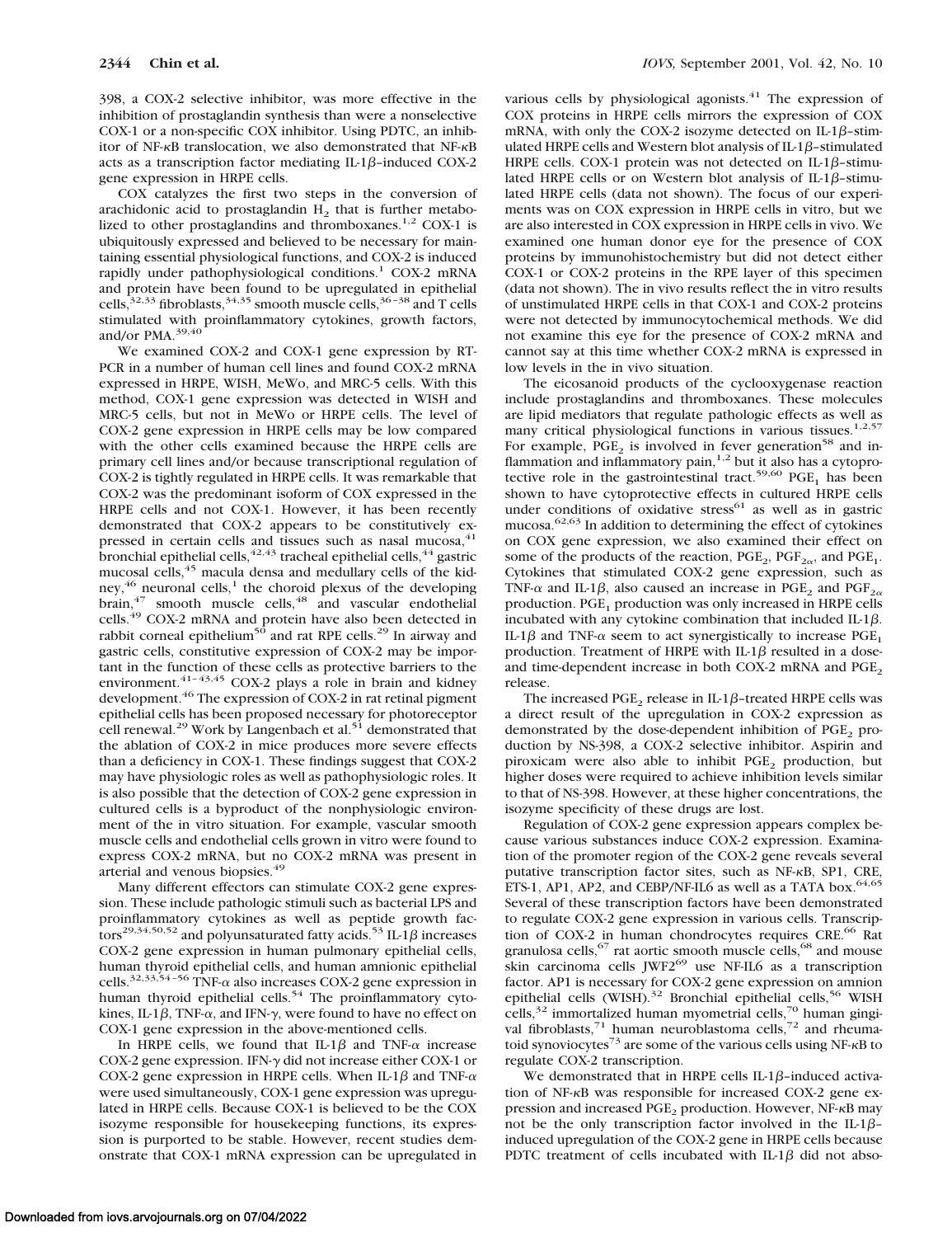lutely inhibit production of COX-2 transcripts. It was recently demonstrated in WISH cells that both AP-1 and NF-kB were both necessary for significant upregulation of COX-2.<sup>32</sup> Additional studies examining the role of other transcription factors as well as signaling pathways activated in the IL-1 $\beta$ -mediated COX-2 gene expression will further clarify the regulation of COX-2 transcription in IL-1 $\beta$ -treated HRPE cells.

The demonstration here that HRPE cells express COX-2 and produce prostaglandins in response to cytokines represents another mechanism by which HRPE cells can participate in physiologic and pathologic processes within the retina. Evidence from several laboratories indicates that COX-2 can no longer be thought of as having only proinflammatory activities. COX-2 has been shown to be important for development and normal functioning of various organ systems. Experiments by Gilroy et al.<sup>74</sup> imply that COX-2 may also have anti-inflammatory properties, depending on when it is expressed during an inflammatory disease. Recent evidence also indicates that  $PGE<sub>1</sub>$ may act as a cytoprotective molecule, protecting RPE cells from oxidative damage. The role of COX-2 in health and disease is becoming more complex. Further characterization of COX-2 expression could lead to a better understanding of pathogenesis and to novel therapeutic approaches for immunemediated retinal pathology. Moreover, additional studies are warranted to evaluate the possible physiological role of COX-2 within the retina.

#### *References*

- 1. Vane JR, Bakhle YS, Botting RM. Cyclooxygenases 1 and 2. *Annu Rev Pharmacol Toxicol.* 1998;38:97–120.
- 2. Dubois RN, Abramson SB, Crofford L, et al. Cyclooxygenase in biology and disease. *FASEB J.* 1998;12:1063–1073.
- 3. Marcheselli VL, Bazan NG. Sustained induction of prostaglandin endoperoxide synthase-2 by seizures in hippocampus. Inhibition by a platelet-activating factor antagonist. *J Biol Chem.* 1996;271: 24794–24799.
- 4. Prescott SM, Fitzpatrick FA. Cyclooxygenase-2 and carcinogenesis. *Biochim Biophys Acta.* 2000;1470:M69–M79.
- 5. Clemett D, Goa KL. Celecoxib: a review of its use in osteoarthritis, rheumatoid arthritis and acute pain. *Drugs.* 2000;59:957–980.
- 6. Santoro MG. Heat shock factors and the control of the stress response. *Biochem Pharmacol.* 2000;59:55–63.
- 7. Levi G, Minghetti L, Aloisi F. Regulation of prostanoid synthesis in microglial cells and effects of prostaglandin  $E<sub>2</sub>$  on microglial functions. *Biochimie.* 1998;80:899–904.
- 8. Santoro MG. Antiviral activity of cyclopentenone prostanoids. *Trends Microbiol.* 1997;5:276–281.
- 9. Bazan HEP. Corneal injury alters eicosanoid formation in the rabbit anterior segment in vivo. *Invest Ophthalmol Vis Sci.* 1987;28:314– 319.
- 10. Eakins KE. Prostaglandin and nonprostaglandin mediated breakdown of the blood-aqueous barrier in the ocular and cerebrospinal fluid. *Exp Eye Res.* 1977;25:483–498.
- 11. Bazan NG, Allan G. Signal transduction and gene expression in the eye: A contemporary view of the pro-inflammatory, anti-inflammatory and modulatory roles of prostaglandins and other bioactive lipids. *Surv Ophthalmol.* 1997;41:S23–S34.
- 12. Ben Ezra D. Neovasculogenic ability of prostaglandins, growth factors and synthetic chemoattractants. *Am J Ophthalmol.* 1978; 86:455–458.
- 13. Goldstein JB, Puopolo SM, Proia AD. The effect of prostaglandin E<sub>2</sub> on corneal inflammation in the rat. *Exp Eye Res.* 1993;57:499–501.
- 14. Funk RH. Blood supply of the retina. *Ophthalmic Res.* 1997;29: 320–325.
- 15. Vinores SA, Sen H, Campochiaro PA. An adenosine agonist and prostaglandin E, cause breakdown of the blood-retinal barrier by opening tight junctions between vascular endothelial cells. *Invest Ophthalmol Vis Sci.* 1992;33:1870–1878.
- 16. Kähler CM, Herold M, Kaufmann G, et al. Induction of arachidonic acid metabolite release by human fibroblasts in proliferative vitreoretinopathy. *Eur J Pharmacol.* 1998;341:111–117.
- 17. Bok D. The retinal pigment epithelium: a versatile partner in vision. *J Cell Sci.* 1993;S17:189–195.
- 18. Bok D. Retinal photoreceptor-pigment epithelium interactions. *Invest Ophthalmol Vis Sci.* 1985;26:1659–1694.
- 19. Detrick B, Newsome D, Percopo C, Hooks JJ. Class II antigen expression and gamma interferon modulation of monocytes and retinal pigment epithelial cells from patients with retinitis pigmentosa. *Clin Immunol Immunopathol.* 1985;36:201–211.
- 20. Detrick B, Hooks JJ. Autoimmune aspects of ocular disease. In: Rose N, MacKay I, ed. *The Autoimmune Diseases.* New York: Academic Press; 1992:345–361.
- 21. Elner SG, Elner VM, Pavilack MA, et al. Modulation and function of intercellular adhesion molecule-1 (CD54) on human retinal pigment epithelial cells. *Lab Invest.* 1992;66:200–211.
- 22. Percopo C, Hooks JJ, Shinohara T, Caspi R, Detrick B. Cytokinemediated activation of a neuronal retinal resident cell provokes antigen presentation. *J Immunol.* 1990;145:4101–4107.
- 23. Nagineni CN, Kutty RK, Detrick B, Hooks JJ. Inflammatory cytokines induce intercellular adhesion molecule-1 (ICAM-1) mRNA synthesis and protein secretion by human retinal pigment epithelial cell cultures. *Cytokine.* 1996;8:622–630.
- 24. Elner VM, Scales W, Elner SG, Danforth J, Kunkel SL, Strieter RM. Interleukin-6 (IL-6) gene expression and secretion by cytokine stimulated human retinal pigment epithelial cells. *Exp Eye Res.* 1992;54:361–368.
- 25. Elner VM, Strieter RM, Elner SG, Baggiolini M, Lindley I, Kunkel SL. Neutrophil chemotactic factor (IL-8) gene expression by cytokinetreated retinal pigment epithelial cells. *Am J Pathol.* 1990;136: 745–750.
- 26. Elner SG, Strieter RM, Elner VM, Rollins BJ, Del Monte MA, Kunkel SL. Monocyte chemotactic protein gene expression by cytokinetreated human retinal pigment epithelial cells. *Lab Invest.* 1991; 64:819–825.
- 27. Jaffe GJ, Roberts WL, Wong HL, Yurochko AD, Cianciolo GJ. Monocyte-induced cytokine expression in cultured human retinal pigment epithelial cells. *Exp Eye Res.* 1995;60:533–543.
- 28. Nagineni CN, Detrick B, Hooks JJ. Synergistic effects of gamma interferon on inflammatory mediators that induce interleukin-6 gene expression and secretion by human retinal pigment epithelial cells. *Clin Diag Lab Immunol.* 1994;1:569–577.
- 29. Ershov AV, Bazan NG. Induction of cyclooxygenase-2 gene expression in retinal pigment epithelium cells by photoreceptor rod outer segment phagocytosis and growth factors. *J Neurosci Res.* 1999;58:254–261.
- 30. Hanna N, Peri KG, Abran D, et al. Light induces peroxidation in retina by activating prostaglandin G/H synthase. *Free Radic Biol Med.* 1997;23:885–897.
- 31. Li W, Nagineni CN, Hooks JJ, Chepelinsky AB, Eguagu CE. Interferon-gamma signaling in human retinal pigment epithelial cells mediated by STAT1, ICSBP, and IRF-1 transcription factors. *Invest Ophthalmol Vis Sci.* 1999;40:976–982.
- 32. Allport VC, Slater DM, Bennett PR. NF-kB and AP-1 are required for cyclo-oxygenase 2 gene expression in amnion epithelial cell line (WISH). *Mol Hum Reprod.* 2000;6:561–565.
- 33. Lin CH, Sheu SY, Lee HM, et al. Involvement of protein kinase  $C-\gamma$ in IL-1 $\beta$ -induced cyclooxygenase-2 expression in human pulmonary epithelial cells. *Mol Pharmacol.* 1999;57:36–43.
- 34. Diaz A, Chepenik KP, Korn JH, Reginato AM, Jimenez SA. Differential regulation of cyclooxygenases 1 and 2 by interleukin-1 $\beta$ , tumor necrosis factor- $\alpha$ , and transforming growth factor- $\beta$ 1 in human lung fibroblasts. *Exp Cell Res.* 1998;241:222–229.
- 35. Hayashi Y, Kobayashi M, Kuwata H, et al. Interferon-<sup>g</sup> and interleukin 4 inhibit interleukin 1 $\beta$ -induced delayed prostaglandin E<sub>2</sub> generation through suppression of cyclooxygenase-2 expression in human fibroblasts. *Cytokine.* 1999;12:603–612.
- 36. Bartlett SR, Sawdy R, Mann GE. Induction of cyclooxygenase-2 expression in human myometrial smooth muscle cells by interleukin-1 $\beta$ : involvement of p38 mitogen-activated protein kinase. *J Physiol.* 1999;520:399–406.